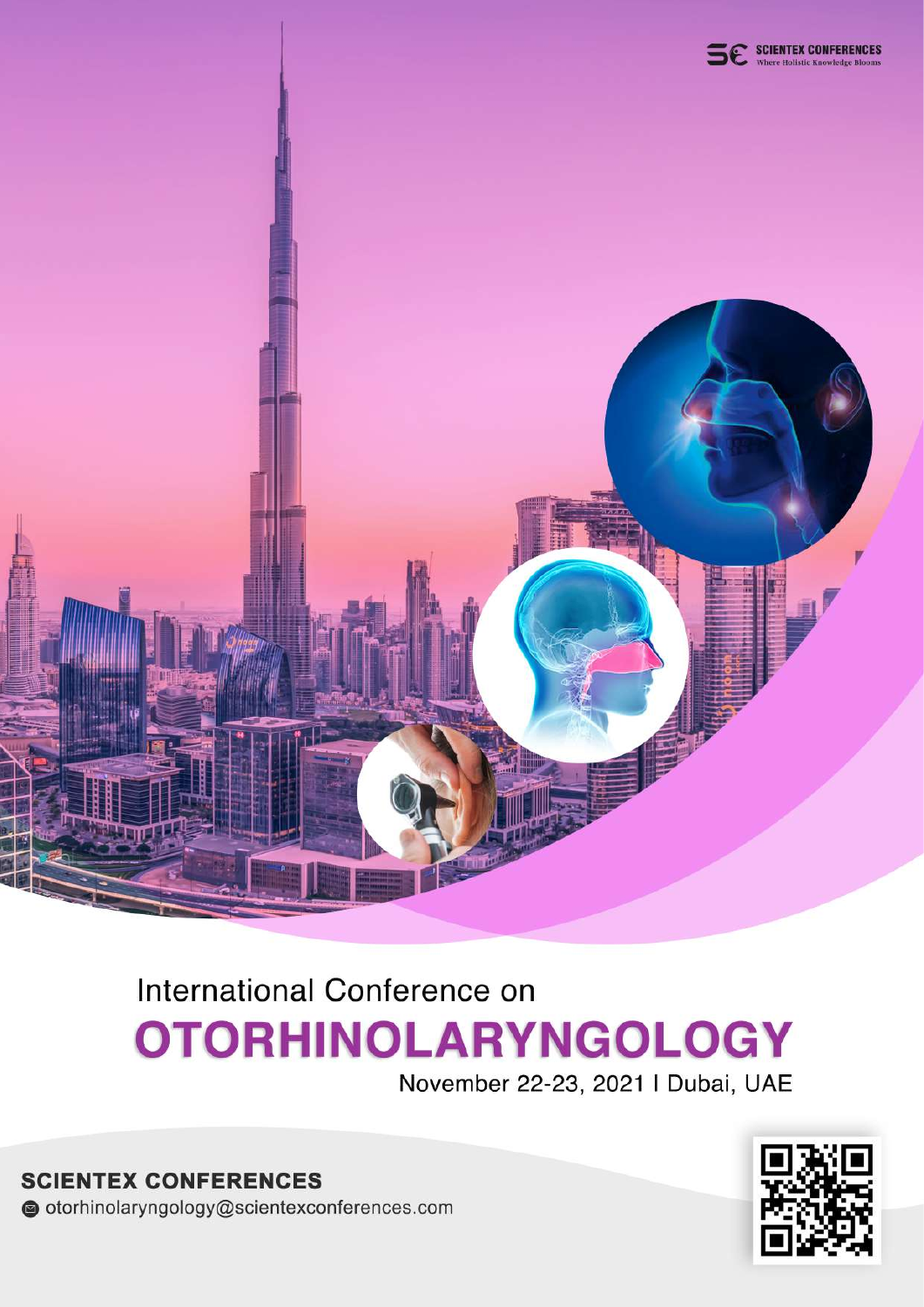## **International Conference on Otorhinolaryngology November 22-23, 2021 | Dubai, UAE**

|                                                                                                                                                                                                                                | Day 01 (November 22, 2021)                                                                                                                                                                                                           |  |
|--------------------------------------------------------------------------------------------------------------------------------------------------------------------------------------------------------------------------------|--------------------------------------------------------------------------------------------------------------------------------------------------------------------------------------------------------------------------------------|--|
| <b>Keynote Forum</b>                                                                                                                                                                                                           |                                                                                                                                                                                                                                      |  |
| 09:00-09:40                                                                                                                                                                                                                    | Title: A search for causes of rising incidence of differentiated thyroid cancer in<br>children and adolescents after Chernobyl and Fukushima: Comparison of the<br>clinical features and their relevance for treatment and prognosis |  |
|                                                                                                                                                                                                                                | Daniel I Branovan, New York Ear, Nose and Throat Institute, USA                                                                                                                                                                      |  |
| 09:40-10:20                                                                                                                                                                                                                    | Title: 3D upper airway changes in Korean adults following biomimetic oral<br>appliance therapy                                                                                                                                       |  |
|                                                                                                                                                                                                                                | <b>Prof G Dave Singh, Stanford University, USA</b>                                                                                                                                                                                   |  |
|                                                                                                                                                                                                                                | <b>Exhibitor</b>                                                                                                                                                                                                                     |  |
| 10:20-11:00                                                                                                                                                                                                                    | <b>Title: VELNEZ-The novel healing solution</b>                                                                                                                                                                                      |  |
|                                                                                                                                                                                                                                | Rajesh Kaushal, Datt Mediproducts Pvt. Ltd., India                                                                                                                                                                                   |  |
| 11:00-11:20                                                                                                                                                                                                                    | <b>Break and Refreshment</b>                                                                                                                                                                                                         |  |
|                                                                                                                                                                                                                                | <b>Workshop</b>                                                                                                                                                                                                                      |  |
| 11:20-12:30                                                                                                                                                                                                                    | Title: Enrich puberphonia patient's life with ancestral voice by an innovative,<br>non-invasive successful uvula manipulation and resonance treatment                                                                                |  |
|                                                                                                                                                                                                                                | Navin Bharath, Saveetha Medical College, India                                                                                                                                                                                       |  |
| 12:30-13:30                                                                                                                                                                                                                    | <b>Lunch</b>                                                                                                                                                                                                                         |  |
| Sessions: Otolaryngology / Otorhinolarngology   Laryngology   Obstructive Sleep Apnea (OSA)<br>& Snoring   Head and Neck Surgery   Skull Base Surgery / Neurosurgery   Audiology<br>and Speech Pathology   ENT in Primary Care |                                                                                                                                                                                                                                      |  |
| 13:30-13:50                                                                                                                                                                                                                    | <b>Title: Skull base osteomyelitis</b>                                                                                                                                                                                               |  |
|                                                                                                                                                                                                                                | Ahmed Hassan Mahmoud Khashaba, Egyptian Military Medical Academy, Egypt                                                                                                                                                              |  |
| 13:50-14:10                                                                                                                                                                                                                    | Title: Development of voice in hearing impaired individuals: Overview of<br>physiopathological aspects                                                                                                                               |  |
|                                                                                                                                                                                                                                | Karol Myszel, Center of Hearing and Speech, Poland                                                                                                                                                                                   |  |
| 14:10-14:30                                                                                                                                                                                                                    | <b>Title: Motion sickness: An overview</b>                                                                                                                                                                                           |  |
|                                                                                                                                                                                                                                | Acharya D, Primary Health Care Corporation, Qatar                                                                                                                                                                                    |  |
| 14:30-14:50                                                                                                                                                                                                                    | Title: Inverted papilloma with intraorbital and intracranial extension                                                                                                                                                               |  |
|                                                                                                                                                                                                                                | Manya Thakur, Pt. Jawahar Lal Nehru Memorial Medical College, India                                                                                                                                                                  |  |
| 14:50-15:10                                                                                                                                                                                                                    | Title: Novel treatment of head and neck cancer related lymphedema                                                                                                                                                                    |  |
|                                                                                                                                                                                                                                | Ron Karni, University of Texas, USA                                                                                                                                                                                                  |  |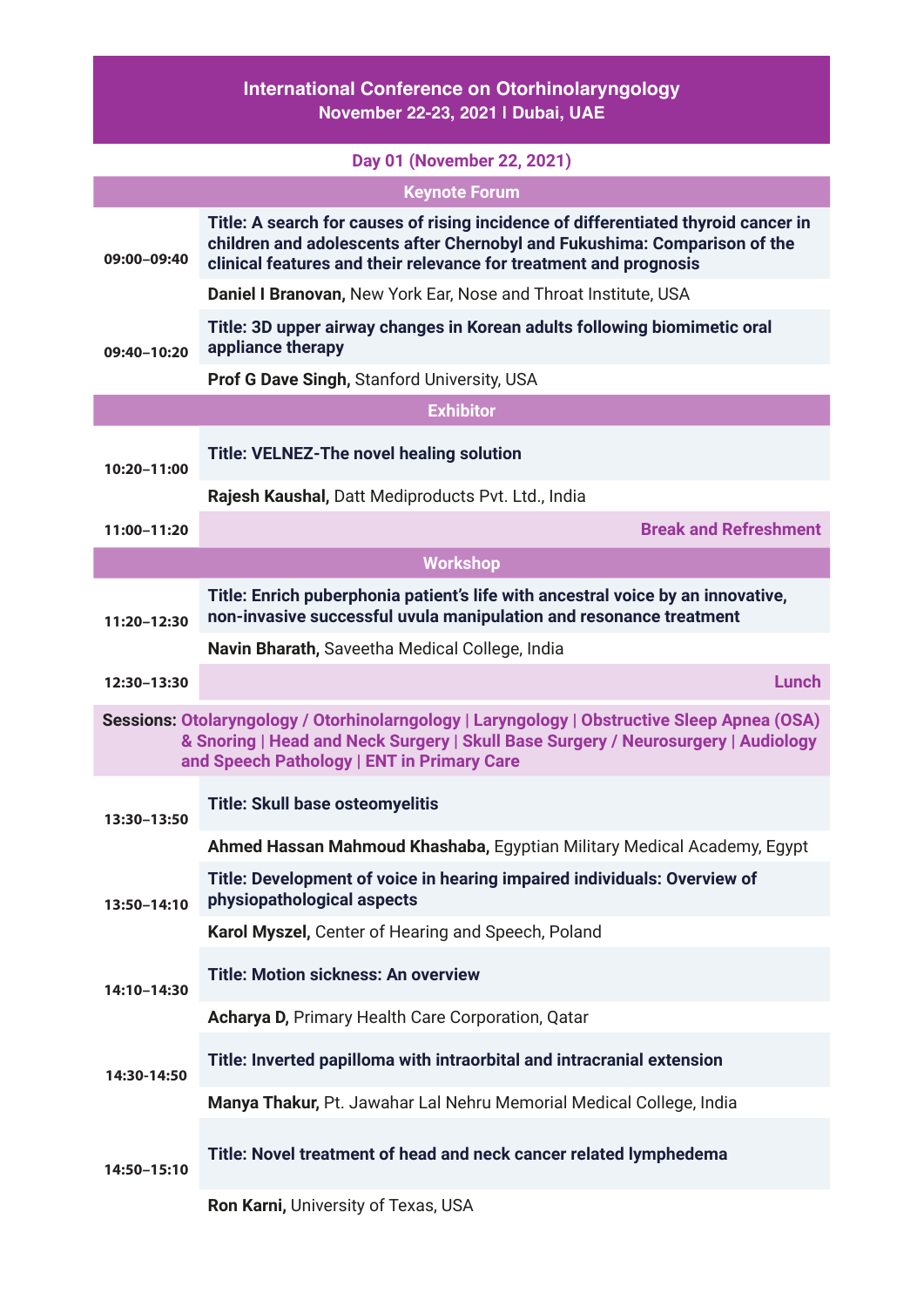| 15:10-15:30 | Title: Oral parafunction and temporomandibular junction disorders: Aetiology,<br>neurophysiology and implications on stomatognathic system                                                        |
|-------------|---------------------------------------------------------------------------------------------------------------------------------------------------------------------------------------------------|
|             | Luciene Menrique Corradi, Police Department of Minas Gerais, Brazil                                                                                                                               |
| 15:30-15:50 | <b>Break and Refreshment</b>                                                                                                                                                                      |
| 15:50-16:10 | Title: Comparing the use of the flexible laryngeal mask airway versus the<br>endotracheal tube in upper airway surgery                                                                            |
|             | Peter Catalano, St Elizabeth's Medical Center, USA                                                                                                                                                |
| 16:10-16:30 | Title: An immediate and permanent cure for puberphoinia                                                                                                                                           |
|             | Navin Bharath, Saveetha Medical College, India                                                                                                                                                    |
| 16:30-16:50 | Title: Hyaluronic acid temporalis fascia graft myringoplasty versus temporalis<br>fascia graft myringoplasty                                                                                      |
|             | Doaa Fawzi, One Day Surgeries Hospital, Egypt                                                                                                                                                     |
| 16:50-17:10 | Title: Respira Libre@: Diode's laser for in office endoscopic surgery center a<br>new type of ENT center exclusive for patients with obstructive nasal diagnosis,<br>a new medical business model |
|             | Sajidxa Marino, Respira Libre@ Diodes Laser Otolaryngology Center, Venezuela                                                                                                                      |
| 17:10-17:30 | Title: Treatment with natural honey of skin-mucous membrane substance<br>losses in cervicofacial surgery in Abidjan                                                                               |
|             | Souleymane Dieng, Clinique Les Arcades, Ivory Coast                                                                                                                                               |
| 17:30-17:50 | Title: Secrets for safe septoplasty: Experience of twenty-three years and 2208<br>operated cases                                                                                                  |
|             | Khaled Mohamed Bofares, Omar Almoukhtar University, Libya                                                                                                                                         |
|             | <b>Poster Presentations</b>                                                                                                                                                                       |
| SCOTO-P01   | Title: What are the risk factors for obstructive sleep apnea in patients with<br>Down's syndrome in the United States of America?                                                                 |
|             | Dani Stanbouly, Columbia University, USA                                                                                                                                                          |
| SCOTO-P02   | Title: Prevalence of hearing loss in Neonatal Intensive Care Unit (NICU)                                                                                                                          |
|             | Hany Abdou Abo El Yazeed, Menoufia University, Egypt                                                                                                                                              |
| SCOTO-P03   | Title: Surgical anatomy of external laryngeal nerve in relation to thyroid surgery                                                                                                                |
|             | Manya Thakur, Pt. Jawahar Lal Nehru Memorial Medical College, India                                                                                                                               |
|             | <b>E-Posters</b>                                                                                                                                                                                  |
| SCOTO-EP01  | Title: The prevalence and impact of allergic rhinitis on asthma exacerbations<br>and its effect on quality of life in asthmatic adult patient in the Riyadh region of<br><b>Saudi Arabia</b>      |
|             | Shaima Banjar, Imam Muhammed Ibn Saud Islamic University, Saudi Arabia                                                                                                                            |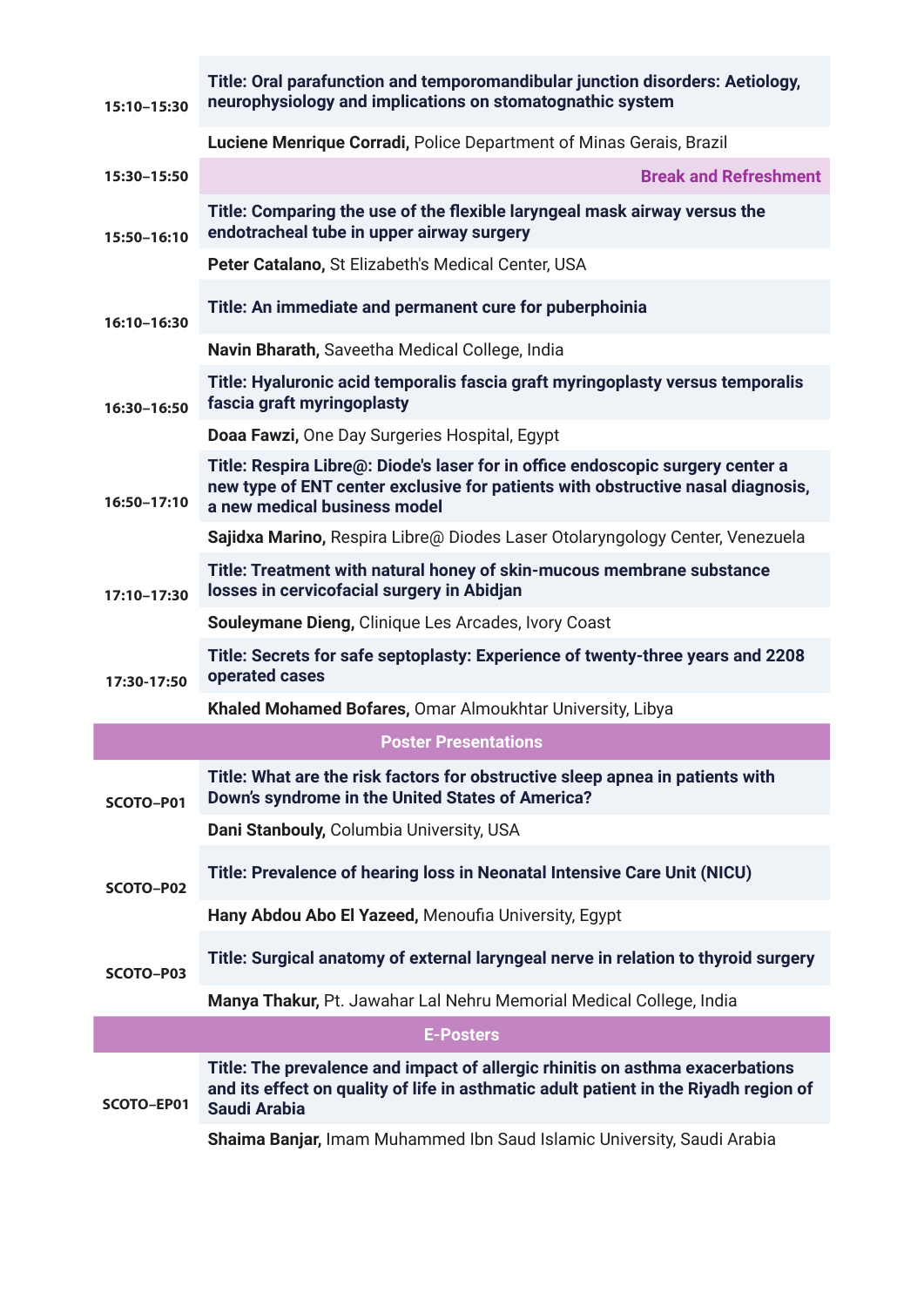| SCOTO-EP02 | Title: Management of submandibular abscess in rural area: A case report from<br>East Nusa Tenggara Indonesia               |
|------------|----------------------------------------------------------------------------------------------------------------------------|
|            | <b>Timotius Alvonico, Dr. T.C. Hillers General Hospital, Indonesia</b>                                                     |
| SCOTO-EP03 | Title: Treatment of chronic resistant otitis externa with Fluticasone Propionate<br>(Flixonase <sup>®</sup> ): Case series |
|            | <b>Shayan Shahidi, John Radcliff Hospital, United Kingdom</b>                                                              |

## **Day 02 (November 23, 2021)**

| <b>Keynote Forum</b>                                                                                                                                                                                            |                                                                                                                               |  |
|-----------------------------------------------------------------------------------------------------------------------------------------------------------------------------------------------------------------|-------------------------------------------------------------------------------------------------------------------------------|--|
| 09:00-09:40                                                                                                                                                                                                     | Title: Minimally invasive nasal airway surgery can reverse ADHD in children with<br><b>SDB</b>                                |  |
|                                                                                                                                                                                                                 | Peter Catalano, St Elizabeth's Medical Center, USA                                                                            |  |
| 09:40-10:20                                                                                                                                                                                                     | Title: Impact of e-cigarettes and heated tobacco products on saccharin test<br>transit time: Evidence for harm reversal       |  |
|                                                                                                                                                                                                                 | Riccardo Polosa, University of Catania, Italy                                                                                 |  |
| Sessions: Rhinoplasty & Nasal Reconstruction   Facial and Plastic Surgery   ENT Surgery  <br>COVID-19 ENT Infections   Oral / Maxillofacial and Dental Surgery   Craniofacial<br><b>Surgery   Ear Disorders</b> |                                                                                                                               |  |
| 10:20-10:40                                                                                                                                                                                                     | Title: Endonasal tongue in groove septoplasty                                                                                 |  |
|                                                                                                                                                                                                                 | Medhat Mossaad Mostafa Tiba, Mouwasat Hospital, Saudi Arabia                                                                  |  |
| 10:40-11:00                                                                                                                                                                                                     | Title: Confusing tuberculosis with atypical localization                                                                      |  |
|                                                                                                                                                                                                                 | Ndadi Tchiengang K. Junie, Sédhiou Regional Hospital, Senegal                                                                 |  |
| 11:00-11:20                                                                                                                                                                                                     | <b>Break and Refreshment</b>                                                                                                  |  |
| 11:20-11:40                                                                                                                                                                                                     | Title: Comparative study of use of dry and wet temporalis fascia graft in type-1<br>tympanoplasty                             |  |
|                                                                                                                                                                                                                 | Vishnu Kumar, Aster Hospital, UAE                                                                                             |  |
| 11:40-12:00                                                                                                                                                                                                     | Title: Can we reduce fracture nasal bone even after years?                                                                    |  |
|                                                                                                                                                                                                                 | Ahmed Khalaf Rabeea, Salah-Aden General Hospital, Iraq                                                                        |  |
| 12:00–12:20                                                                                                                                                                                                     | Title: Complication rate of otoplasty in Saudi Arabia, retrospective analysis at<br>the biggest facial plastic surgery center |  |
|                                                                                                                                                                                                                 | Hassan Alassiry, King Abdulazizi University Hospital, Saudi Arabia                                                            |  |
| 12:20-12:40                                                                                                                                                                                                     | Title: Lateral sequestered submandibular thyroid nodule                                                                       |  |
|                                                                                                                                                                                                                 | Mohammad Yousef Al Johani, King Abdulaziz Medical City, Saudi Arabia                                                          |  |
| 12:40-13:00                                                                                                                                                                                                     | Title: Oro-topical betadine as prophylaxis against Sars-Cov-2 in otolaryngology                                               |  |
|                                                                                                                                                                                                                 | Syed Naqvi, University of Texas, USA                                                                                          |  |